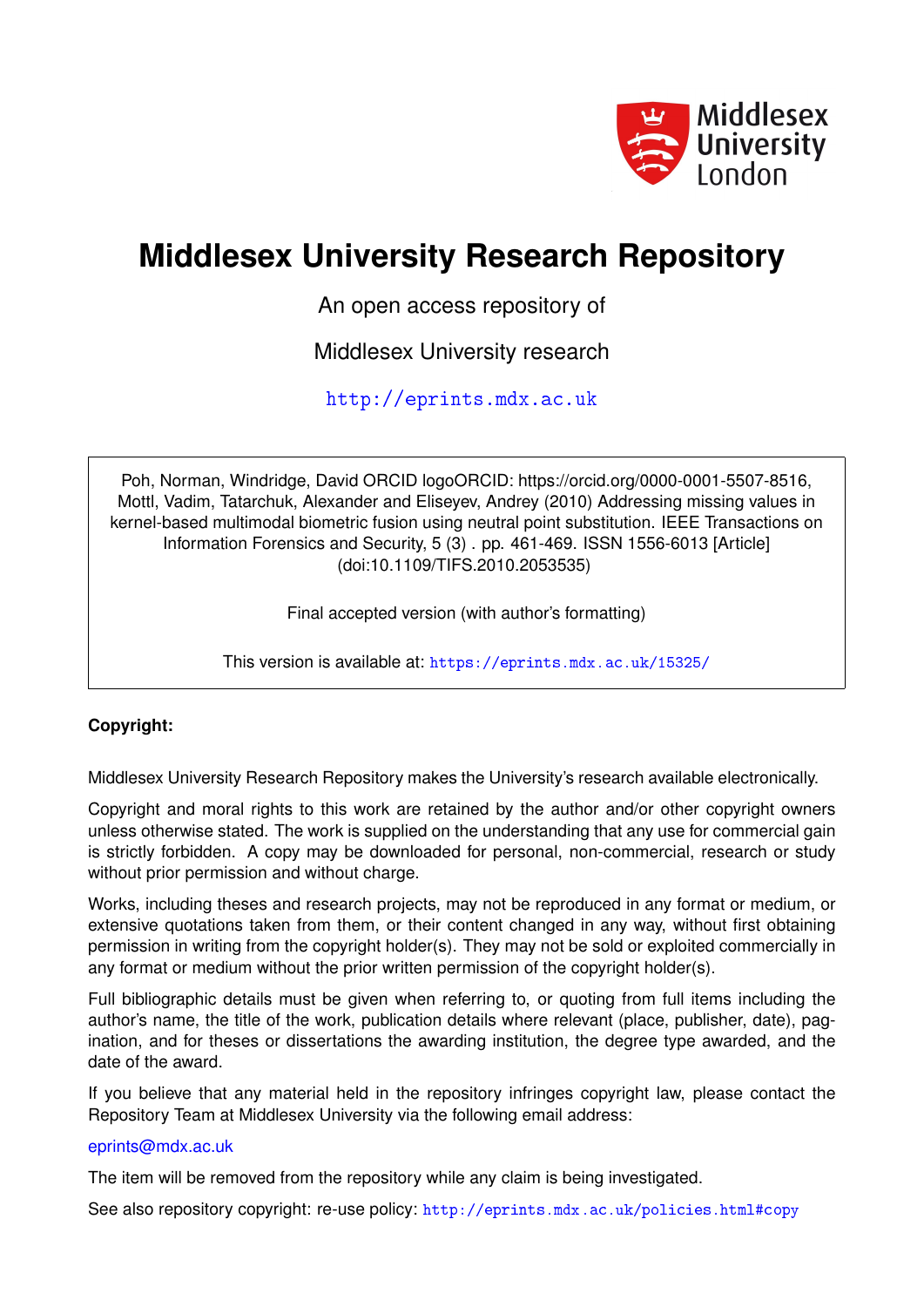# Addressing Missing Values in Kernel-based Multimodal Biometric Fusion using Neutral Point Substitution

Norman Poh, David Windridge, Vadim Mottl, Alexander Tatarchuk and Andrey Eliseyev

*Abstract***— In multimodal biometric information fusion, it is common to encounter missing modalities in which matching cannot be performed. As a result, at the match score level, this implies that scores will be missing. We address the multimodal fusion problem involving missing modalities (scores) using support vector machines with the Neutral Point Substitution (NPS) method. The approach starts by processing each modality using a kernel. When a modality is missing, at the kernel level, the missing modality is substituted by one that is unbiased with regards to the classification, called a neutral point. Critically, unlike conventional missing-data substitution methods, explicit calculation of neutral points may be omitted by virtue of their implicit incorporation within the SVM training framework. Experiments based on the publicly available Biosecure DS2 multimodal (scores) data set shows that the SVM-NPS approach achieves very good generalization performance compared to the sum rule fusion, especially with severe missing modalities.**

*Index Terms***— Multimodal biometrics, multiple classifiers system, biometric authentication, information fusion, missing features**

#### I. INTRODUCTION

#### *A. Motivations*

In order to improve confidence in verifying the identity of individuals seeking access to physical or virtual locations, both government and commercial organizations are implementing more secure personal identification systems. The challenge of creating a well-designed, highly secure and accurate personal identification system has always been a central goal in security businesses. This challenge can be responded to by the use of multimodal biometric systems [1], [2], [3] where both the security and performance levels can be further increased.

Although multimodal biometric fusion is well studied, as evidenced by [1] (and references herein), little attention has been focused on how to handle the case of missing biometric modalities, which results in missing features in the joint-score (output) space. A recent work reported in [4] as well as the first known multimodal benchmark evaluation [5] shows that the problem of missing features can indeed be handled. In fact, according to [5], given a carefully designed fusion mechanism, a multimodal system can degrade gracefully in performance with increasingly many missing features

There are several causes for the missing modalities, as listed below:

- **Temporary/permanent alteration of biometric traits**: Underlying biometric traits are living tissues that may change both over short (within days) and long period of time (years). For instance, a cough may temporarily change the vocal tracts of a person and this is likely to result in false rejection. Some drugs are known to permanently change the fingerprint minutiae. In either circumstances, the user of a biometric device, or the operator involved, may decide not to use the device.
- **Malfunctioning of a subset of biometric devices**: Biometric device may be worn over time.
- **Desire to increase the authentication throughput**: Last but not least, for some applications, e.g., entrance to a theme park, where access request is larger than expected, it may be sensible to increase the throughput of biometric authentication by reducing the number of biometric traits needed.

One can distinguish two types of incomplete data samples: those in training (i.e., during the classifier design stage) and those in testing (i.e, when the classifier is operational). In training, incomplete data samples can be discarded if the proportion of incomplete samples versus the complete ones is very small. During testing, however, one still has to classify incomplete data samples. In the problem of biometric authentication/identification, it can be assumed that the training data is complete but the testing data may be incomplete due to the above mentioned reasons.

#### *B. Existing Solutions to Missing Features*

In the pattern recognition literature, the problem of missing features can be handled in three ways:

- **Imputation**: replacing the missing features via mean substitution [6], [7], at the simplest level, or else via more complex methods (e.g. [8]) that take into account specifics of the distribution statistics and morphology.
- **Exhaustive fusion design**: designing a fusion classifier for all possible combinations of observable features (also reported in [6])
- **Naive Bayes fusion**: assuming independence in the feature (joint-score) space, e.g., [4]

None of the above solution is thoroughly satisfactory. For instance, by replacing the missing features with their corresponding expected values, the imputation approach could po-

Norman Poh and David Windridge are with CVSSP, University of Surrey, Guildford, GU2 7XH, Surrey, UK. E-mails: normanpoh@ieee.org, d.windridge@surrey.ac.uk, Vadim Mottl, Alexander Tatarchuk and Andrey Eliseyev are with the Computing Center of the Russian Academy of Sciences, Vavilov St. 40, Moscow, 119991, Russia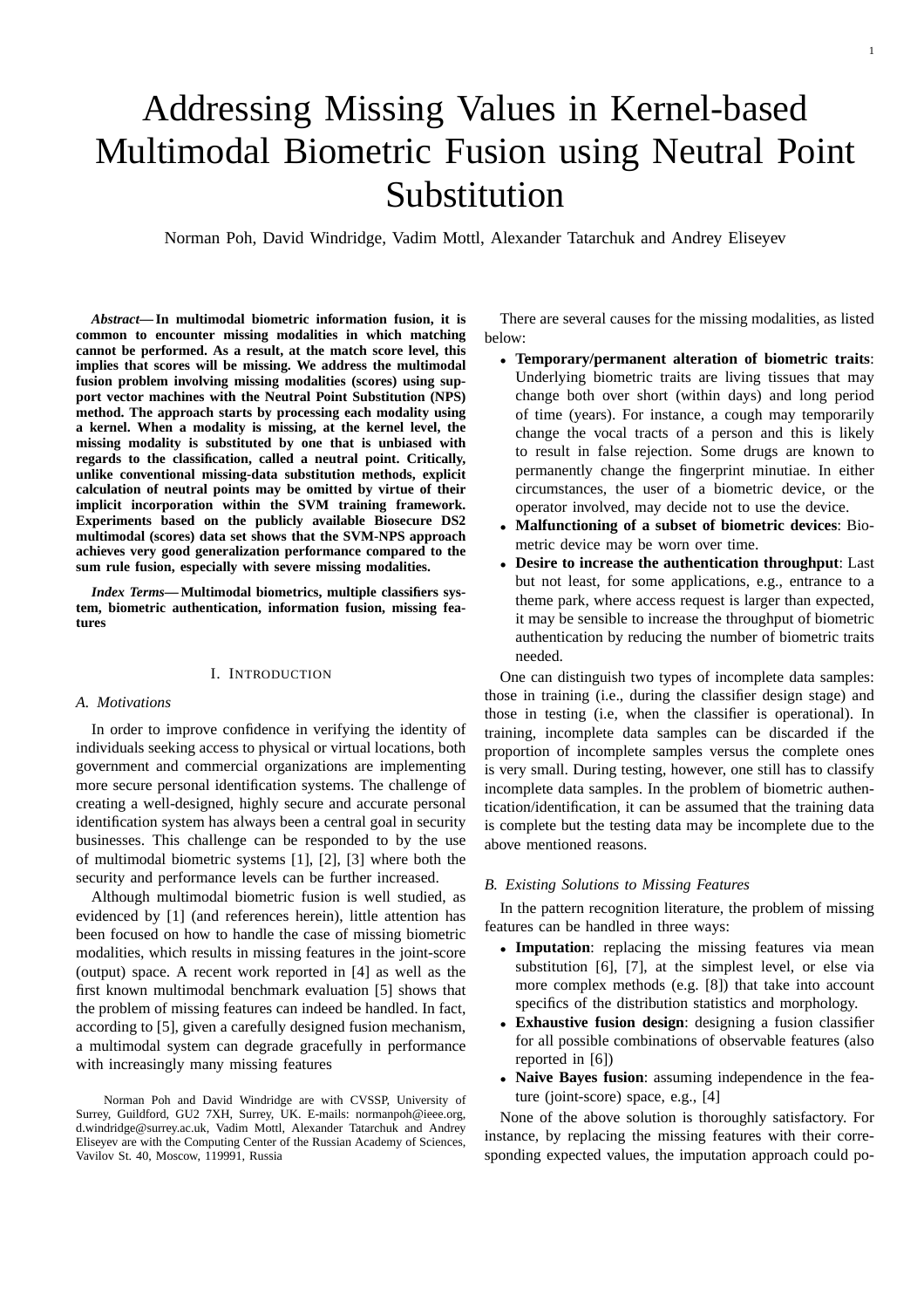tentially bias towards one class or another. The dynamic fusion solution, on the other hand, requires an exhaustive design of all possible fusion problems defined by the observable jointscore subspace. If there are N biometric systems to combine,  $2^N - N - 1$  fusion classifiers will be needed (subtracting the cases involving the empty set as well as a single feature). Hence, this is not a scalable approach. Finally, by working only with the marginal distributions, the Naive Bayes approach cannot handle possible correlation among the expert outputs. As will be evidenced in our experiments, in the fusion problem involving multiple fingerprints (see Figures 3 and 4, for instance), the match (genuine) scores among different fingers of the same subject, for the same as well as different (left versus right) hands, are actually correlated. This implies that the need to work with the joint-score space directly.

There are two categories of solutions to the missing feature problem, depending on the type of classifier framework: generative versus discriminative classifiers. For the generative classifier, an obvious approach is to model the joint-score distribution. Then, during testing, one can simply *marginalize* the joint-score distribution with respect to the missing features, in order to obtain the distribution marginals with only the observed features subspace. Inference via the Bayes rule (estimating posterior probabilities) or the log-likelihood ratio test then becomes straightforward. This solution was reported in [5].

**[BEGIN ADDED TEXT]** For discriminative classifiers, *marginalization* will make the learning the parameter (search) problem NP-complete [9]. An alternative solution that often leads to acceptable performance is to ignore or to skip parameters corresponding to missing information, during both inference and prediction. This approach was pursued in [9] for discriminative classifiers based on Bayesian network classifiers and logistic regression. However, this is not always possible and, in general, parameter-omission must be treated on a classifier-by-classifier basis. The purpose of this paper is to propose a possible implementation of this strategy using support vector machines (SVM), in a manner that is naturally congruent with the underlying Kernel-based discriminative strategy. **[END ADDED TEXT]**

#### *C. Our Proposal*

In this paper, we thus propose a discriminative classifier capable of dealing with missing features using a kernel-based SVM approach. The multimodal biometric fusion problem is formulated as one of combining multiple kernels, in which each kernel is designed for a particular biometric modality (such that normalization of each output may be required in order to handle the different range of each kernel prior to combining). Our particular problem is to combine multiple kernels when the experimental data is not fully represented in each kernel.

In order to handle the missing features during testing/inference, we will adopt the neutral point substitution (NPS) method [10]. An SVM works by projecting features into a linear kernel embedding space defined with respect to those same features. Missing modalities (i.e., features in the jointscore space) thus, in general, cannot be located within this space in order to be substituted. This difficulty arises because the symmetric, positive-definite Kernel matrix that specifies pairwise relations among all the training samples (and which can be regarded as a Gram matrix in the embedding space [11]) is undefined for the missing features/modalities. The NPS method adopts a decision-agnostic approach with regard to the substitution of these values, i.e. it assumes that missing modalities do not contribute to any bias in the discrimination of one class from another. Critically, unlike conventional missing-data substitution methods, the determination of these points can be implicitly incorporation within the SVM training framework.

In [10], it has been shown that the NPS method is theoretically equivalent to the sum rule fusion scheme when the modalities are maximally disjoint (i.e., there are no common samples). As justified by Kittler *et al.* [12], this finding means that the neutral-point method should exhibit a degree of resilience to class misattribution within the individual classifiers through the relative canceling of combined estimation errors (if sufficiently decorrelated). We would therefore like to quantify this result for a typical (i.e., non-maximally disjoint) data set.

#### *D. Contributions and Paper Organization*

The contributions of this paper are two-fold:

- to apply the NPS method, in an SVM framework, to solve the multimodal biometric fusion problem with missing modalities (features).
- to validate this approach using a publicly available database (for repeatability of experiments), i.e., the Biosecure DS2 score-and-quality database [13].

The experimental results show that while the sum fusion rule attains performance that is better than any single biometric modality (confirming to findings in the fusion literature [12], [14]), our proposal using the NPS method achieves even better results. We hypothesize that this will be typical for naturallyarising multi-kernel, missing-data problem such as multimodal biometrics.

This paper is organized as follows: Section II presents the theory of NPS. It will first introduce the notation for multimodal kernel design problem, and then present the neutral point method. Section III supports the presented theory by an experimental validation. This is followed by discussions and conclusions in Section IV.

#### II. MULTIMODAL KERNEL DECISION AND NEUTRAL POINT SUBSTITUTION

#### *A. The Multimodal Kernel Fusion Problem*

Specifying a generalized feature map  $\hat{\phi}$  to be that which generates an output in  $\mathcal{R}^N$  for a detected object  $\omega$ , we consider a multimodal kernel decision problem to be one in which feature maps are associated either with a set  $\{S_m\}$  of m distinct sensor spaces;  $\hat{\phi^m}(S_m(\omega)) \to \mathcal{R}^{N_m}$ , or else associated with m distinct kernel measures  $K_m(\hat{\phi}^m(\cdot), \hat{\phi}^m(\cdot)) \to \mathcal{R}$ defined on arbitrary (possibly even *common*) sensor-output spaces  $\{S\}$ . The former case, where distinct kernels are associated with distinct modalities, may be considered as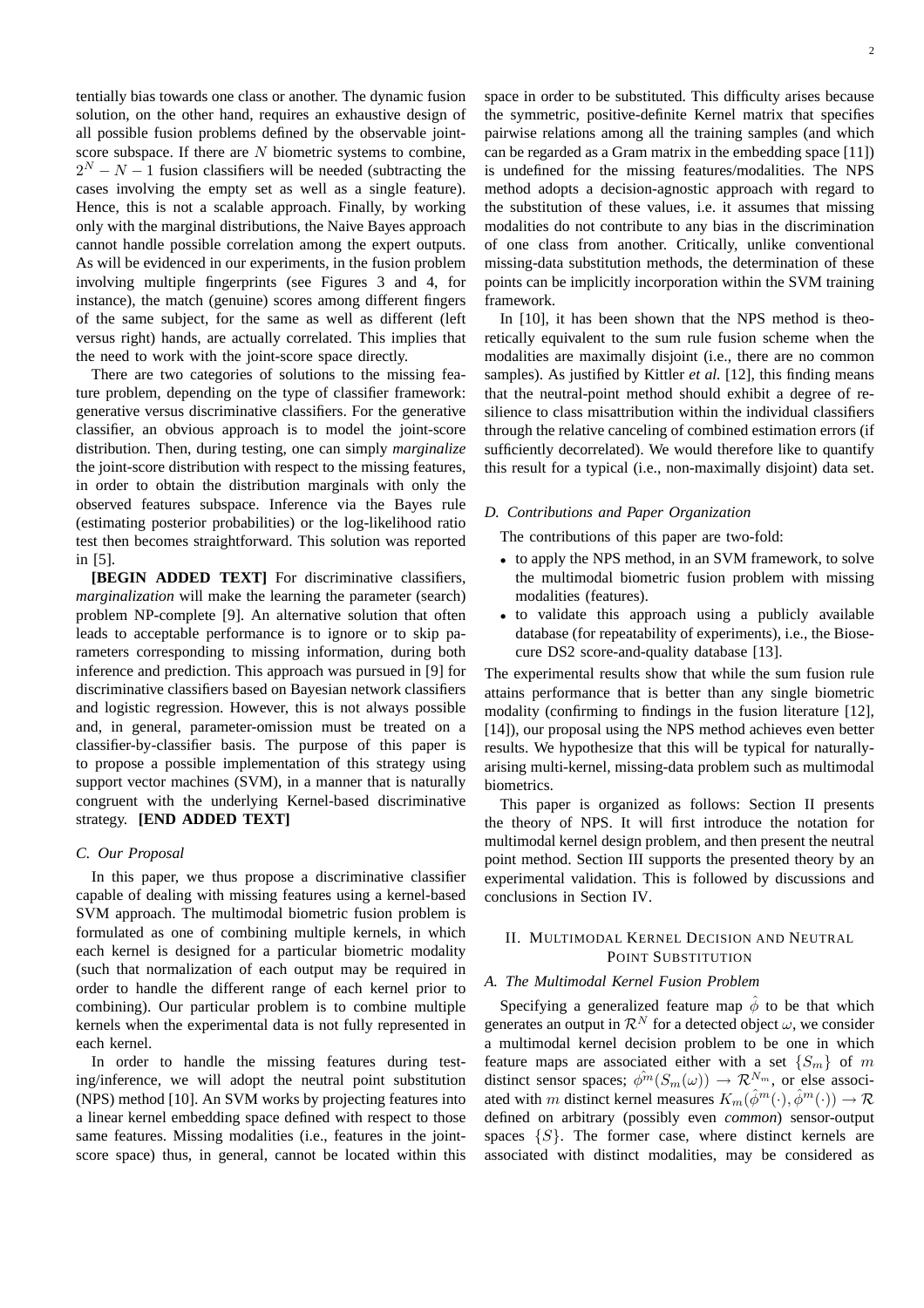representative of an *experimentally driven* scenario; the latter case is more typical of a ensemble-learning-driven scenario, in which multiple kernels are employed to capture different aspects of the learning problem. Since the latter case subsumes the former, for maximum generality we consider only this approach and omit explicit subscripting of the sensor space S.

When considered on a per-modality basis (i.e., applicable only to modality  $n$ ), one cannot, in general, assume that a Kernel matrix  $\mathbf{K}_n = K_n(\hat{\phi}^n(S(\omega_i)), \hat{\phi}^n(S(\omega_i)))$  will give rise to *identical* Mercer embedding spaces,  $\hat{\psi}^n(S)$  =  $(\psi_1^n(S), \psi_2^n(S), \psi_3^n(S), \ldots)'$  when the set of objects from which  $i$  and  $j$  are drawn undergoes variation due to missing features/modalities. This is even more acute when the selected subsets have differing cardinalities,  $r$ , given the relation of this quantity to the embedding space dimensionality (the dimensionality of the space will always be $\leq r$  for innerproduct kernels). This makes the substitution of, for instance, mean valued vectors for the missing values non-trivial, unlike the standard parametric missing value problem.

(Here,  $\psi_i^n(S)$  are Eigenfunctions of the integral linear operator associated with Kernel  $K_n$ ; i.e., such that  $\hat{\phi}(S(\omega_i))$  =  $\lambda^{\frac{1}{2}}u_i$ , where  $\mathbf{K}_n = \mathbf{U}\Lambda\mathbf{U}'$  and  $\mathbf{U} = (u_1, u_2, u_3, \dots, u_r)$ , with  $\Lambda = diag(\lambda_1, \lambda_2, \dots \lambda_n)$  the eigenvalue matrix, and  $u_i = \psi_i(S(\omega_i))$  [i.e., the  $u_i$  are Mercer features]).

In the following section, we shall address the missing modality problem though SVM theory.

#### *B. The Neutral Point Method*

Let us assume an underlying unidimensional sensor space within each modality, and omit explicit consideration of the sensor-space/feature-map relation  $\phi(S(\omega))$  as it does not effect findings:

We thus consider a set of Kernel measures,  $K_i$  in relation to which sensor outputs can be defined for each entity  $\omega$  (i.e., where x maps objects  $\omega$  into a common real-valued space):

$$
\mathcal{X}_i = \{x(\omega), \omega \in \Omega\}
$$
 (1)

Any kernel  $K_i(x'_i, x''_i)$  embeds (via the inner product equivalence) the scale of the respective sensor  $\mathcal{X}_i$  into a hypothetical linear space (the embedding space) in which the null element and linear operations are defined. If the Kernel is itself an inner product on the sensor outputs then  $\hat{\mathcal{X}}_i \supseteq \mathcal{X}_i$ : however, this relation does not hold for general kernels.

For a single modality, the training set:

$$
\Omega_i^* = \{\omega_j, j = 1, \dots, N_i\}
$$
 (2)

is *completely* defined by kernel matrix and class indices y  $(y = \pm 1)$ :

$$
\Omega_i^* = \{ \mathbf{K}_i = \left[ K_i(x_i(\omega_j), x_i(\omega_l)), \omega_j, \omega_l \in \Omega_i^* \right], y(\omega_j),
$$
  

$$
\omega_j \in \Omega_i^* \}
$$

Support Vector Machines (SVMs) are the most common Kernel-based approach to two-class pattern recognition, the

problem being to find maximal margin discriminant hyperplane in space  $\hat{\mathcal{X}}_i$ :

$$
\vec{y}_i(x_i(\omega)) = K_i(\theta_i, x_i(\omega)) + b_i \stackrel{>}{\leq} 0
$$

(which generally has a much more complex (i.e non-linear) decision boundary in  $\mathcal{X}_i$ ).

This leads to the standard SVM Training Criterion:

$$
K_i(\theta_i, \theta_i) + C \sum_{\omega_j \in \Omega_i^*} \delta_j \to \min(\theta_i \in \vec{\mathcal{X}_i}, b \in \mathcal{R}, \delta_j \in \mathcal{R})
$$

Subject to:

$$
y_i \lfloor K_i(\theta_i, x_i(\omega_l)) + b \rfloor \ge 1 - \delta_j, \delta_j \ge 0
$$

The presence of the slack variables,  $\delta_j$ , gives rise to a "softer" margin, allowing solutions to classification problems that are not linearly separable ( $\delta_j$  measures the degree of misclassification of each object). These variables disappear in the dual formulation of the problem, leaving only  $C$  as a free configuration parameter for specifying the trade-off between margin maximization and error minimization. The (Wolfe) dual form of the criterion is hence a quadratic programming problem with respect to the Lagrangian multipliers,  $\lambda$ :

$$
\sum_{\omega_j \in \Omega_i^{\star}} \lambda_{i,j} - \frac{1}{2} \sum_{\omega_j \in \Omega_i^{\star}} \sum_{\omega_l \in \Omega_i^{\star}} \left[ y_j y_l K_i(x_i(\omega_j), x_i(\omega_l)) \right] \lambda_{i,j} \lambda_{i,l} \to \max
$$

Subject to:

$$
\sum_{\omega_j \in \Omega_i^*} y_j \lambda_{i,j} = 0, 0 \le \lambda_{i,j} \le C/2, \omega_j \in \Omega_i^*
$$

This gives rise to a decision rule defined by the support objects  $\hat{\Omega}_i \in \Omega_i^*$  as the remaining Lagrange multipliers tend to zero  $\lambda_{i,j} \to 0$  (leaving  $\hat{\lambda}_{i,j} > 0$ ):

$$
\hat{f}(x_i(\omega)) = \sum_{j:\omega_j \in \Omega_i^*} y_j \hat{\lambda}_{i,j} K_i(x_i(\omega_j), x_i(\omega_l)) + \hat{b}_i \stackrel{\text{>}}{\leq} 0
$$

with:

$$
\hat{b}_i = -\left(\frac{\sum_{j:\omega_j \in \Omega_i^*} \hat{\lambda}_{i,j} \sum_{l:\omega_l \in \Omega_i^*} y(\omega_l) \hat{\lambda}_{i,l} K_i(x_i(\omega_j), x_i(\omega_l))}{\sum_{j:\omega_j \in \Omega_i^*} \hat{\lambda}_{i,j}}\right)
$$

However, there exists a continuum of points for each  $i$  for which no decision is given:

$$
\hat{x}_{\phi,i} \in \vec{\mathcal{X}}_{\phi,i} \quad , \quad \vec{\mathcal{X}}_{\phi,i} = \{ x_i \in \vec{\mathcal{X}}_i : K_i(\hat{\theta}_i, x_i) + \hat{b}_i = 0 \}
$$
\n
$$
\hat{b}_i = -K_i(\hat{\theta}_i, x_{\phi,i})
$$

These are the neutral points (see Figure 1). In the following, we do not, at any stage, need to explicitly calculate them. In particular, where a neutral point is indicated within a calculation, we shall find that it is only required that it be an individual drawn from the total set of neutral points, without any corresponding requirement of specifying *which* specific neutral point it is. In other words, the designator of an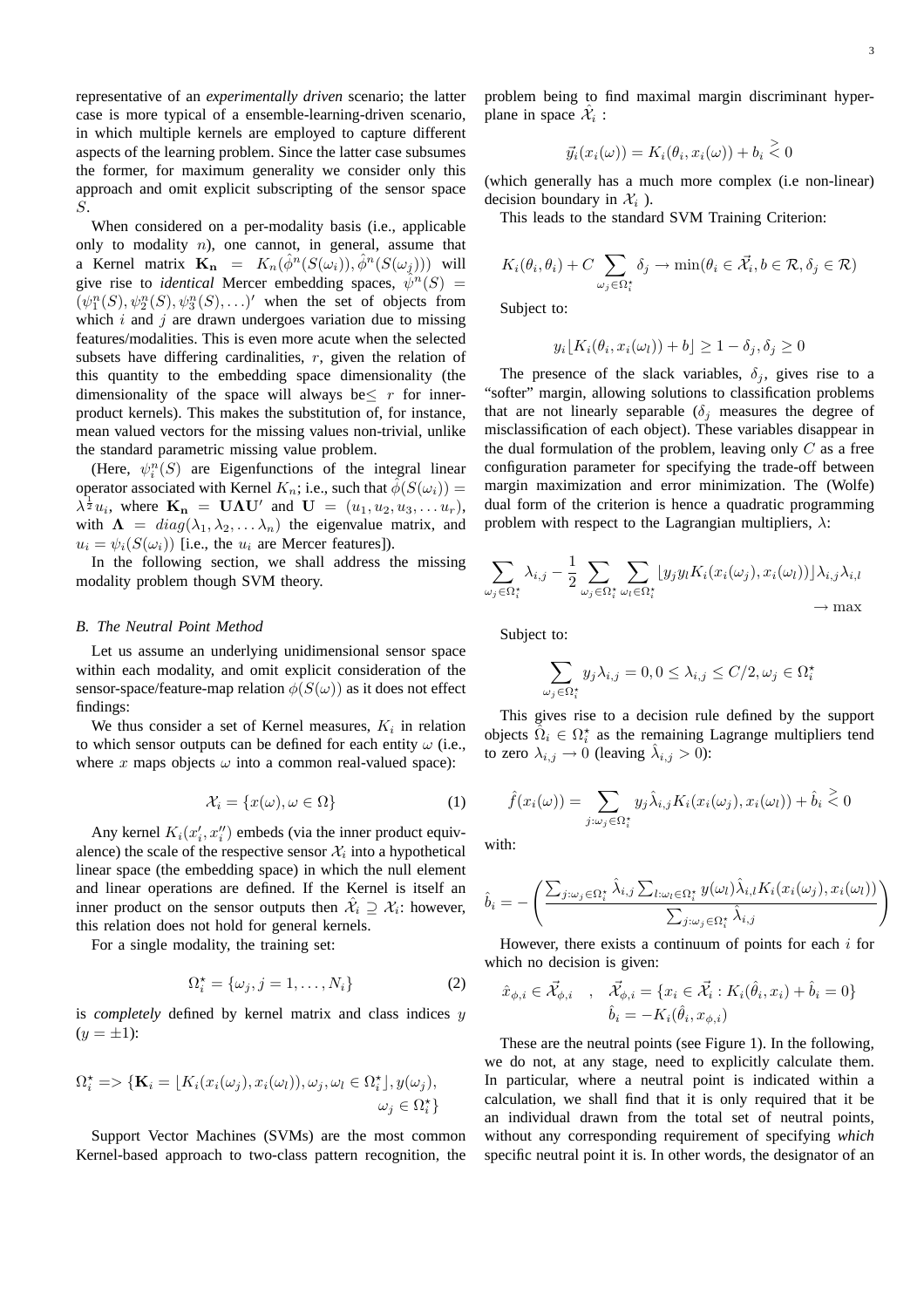

Fig. 1. An illustration of the decision space embedding implicitly constructed by NPS kernel fusion under conditions of partially disjoint modalities - note ill-posedness of embedding without NPS. (For visual clarity, only 3 dimensions of embedding space are rendered, and Kernel similarities are displayed in terms of Euclidean distances)

individual neutral point behaves as a "particularity" operator and not as an indexical within equations.

To proceed further, we now need to explicitly consider the multikernel decision problem. Substituting the most straightforward multi-modal Kernel, the linear kernel where  $K(x', x'') = \sum_{i=1}^{n} K_i(x'_i, x''_i)$  into the (non-dual) SVM decision problem, we find that the training criterion becomes:

$$
\sum_{i=1}^{n} K_i(\theta_i, \theta_i) + C \sum_{\omega_j \in \Omega_i^*} \delta_j \to \min(\theta_i \in \vec{\mathcal{X}_i}, b \in \mathcal{R}, \delta_j \in \mathcal{R})
$$

Subject to:

$$
\lfloor y_j(K_i(\theta_i, x_i(\omega_j)) + \sum_{l=1, l \neq i}^n K_l(\theta_l, x_l(\omega_j)) + b) \ge 1 - \delta_j, \delta_j
$$
  
 
$$
\ge 0, \omega_j \in \Omega_i^* \rfloor, i = 1, ..., n
$$

The question arises immediately as to the existence of the summation terms  $K_l(\theta_l, x_l(\omega_j))$  when  $l \neq i$ ; i.e., whether an object designated within one modality-specific kernel embedding space also exists within another modality-specific embedding space. If, for instance, multi-modal training sets are partially disjoint (e.g. when training sets have missing feature values) then the multi-modal kernel problem as specified is not soluble in itself. If multi-modal training sets are completely disjoint (for instance, when the training sets within each modality are proprietary) then the multi-modal kernel problem is maximally ill-posed.

4

However, because of the presence of the individual modality decision problems in the above constraint optimization problem, we can apply the neutral point substitution as constituting the least biasing value substitution. Thus, rather than proposing a missing data approach that makes strong assumptions about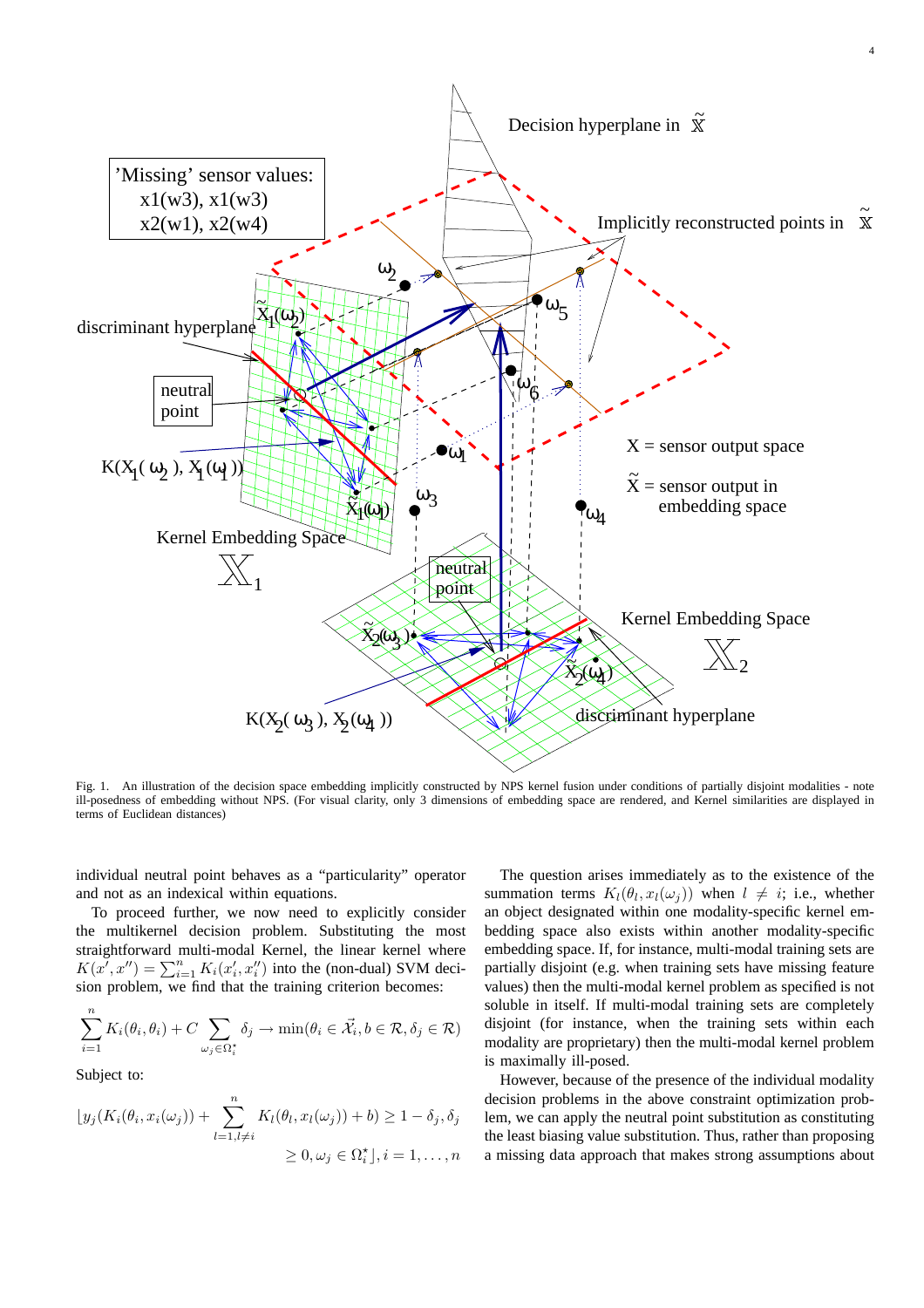the form of the data (e.g. that it is Gaussian in nature), or else takes only very partial consideration of the nature of the data (as in mean-substitution), we propose to adopt a missing-data approach that is *relevant to the classification problem in hand*. Hence, we replace "missing" sensor values,  $x_l(\omega_j)$ ,  $l \neq i$ , in (3) by unbiased neutral points:  $\hat{x}_{\phi,i} \in \hat{\mathcal{X}}_{\phi,i}$ .

As was shown in [10] for the case of completely disjoint modalities, if we make the appropriate neutral point substitutions (i.e.,  $x_l(\omega_j)$ ,  $l \neq i \rightarrow \hat{x}_{\phi,l}$  within the summation), then the solution to the above equation exhibits linear separability. In fact, it defaults to the sum rule decision scheme for the individual modality-specific SVMs:

$$
\hat{f}(x_i(\omega), i = 1, ..., n) = \sum_{1=1}^n \lfloor K_i(\hat{\theta}_i, x_i(\omega_l)) + \hat{b}_i \rfloor \stackrel{>}{\leq} 0 \quad (3)
$$

This is a very reassuring result, in that it shows that our choice of unbiased substitution for missing data naturally corresponds to the only alternative way of dealing with the completely disjoint data problem (i.e., treating it as a case of decision fusion). Further, it indicates that neutral point substitution readily permits room for the error decorrelation effect to take place (which can be important if the composite Kernel increases the dimensionality of the embedding space to the point at which the "curse of dimensionality" becomes apparent). What is not immediately clear, however, is the extent to which this effect is advantageous for partially disjoint data, where the composite decision space is not so straightforwardly decomposable.

In such partial cases, it is still possible to apply the same neutral point substitution as in the disjoint case, provided  $\sum_{1=1}^{n} \hat{b}_i$  (as in the separable solution). The constraint equation that we decompose b into its components at the outset:  $b =$ thus becomes:

$$
\lfloor y_j(K_i(\theta_i, x_i(\omega_j)) + \hat{b}_i \sum_{l=1, l \neq i}^n \left( K_l(\theta_l, x_l(\omega_j)) + \hat{b}_l \right) \rceil
$$
  
 
$$
\geq 1 - \delta_j, \delta_j \geq 0, \omega_j \in \Omega_i^* \rfloor, i = 1, \dots, n
$$

By applying the neutral point substitution such that  $K_l(\theta_l, \hat{x}_{\phi,i}) + b_l = 0$  for missing values within the summation, we have that the summation need only be performed over the known quantities, and the solution is found as for the standard SVM. We hence do not need to explicitly calculate the  $\hat{x}_{\phi,i}$ .

#### **[BEGIN ADDED TEXT]**

We know that the feature vector with missing modality values exists within the composite space when augmented by the neutral points because it is fully defined within the Kernel matrix (i.e. because the neutral points are linearly dependent the support objects). Thus, even if the decision in the composite space can be shown to be decomposable into the individual modalities (i.e. for fully independent data sets), we do not, even in these circumstances, commence classification from the individual modalities; we always work with the composite feature space which potentially has far more classification information than fused output from the individual modalities.

**[END ADDED TEXT]**

From the neutral-point perspective, it is thus possible to regard SVM classification on partially-disjoint multi-modal data (i.e., data with missing feature components) as being "weighted" towards the sum of the marginal decisions according to the proportion of incomplete data. The exact degree to which this affects overall classification will be data and kernel dependent. We would therefore like to quantify this result for a typical data set.

We hence now turn to an empirical exploration of the neutral point method in a realistic scenario, in which the modal data is only very partially disjoint; that is, where the multimodal data is largely complete, apart from a few missing values (for instance, of the sort that occur in the field of census data returns, for which the method was first developed).

#### III. EXPERIMENTAL FINDINGS

#### *A. Database, Reference Systems and Experimental Protocols*

The data used in our evaluation scheme is taken from the Biosecure database. *Biosecure*<sup>1</sup> is a European project whose aim is to integrate multi-disciplinary research efforts in biometric-based identity authentication. Application examples are a building access system using a desktop-based or a mobile-based platform, as well as applications over the Internet such as tele-working and web or remote-banking services. As far as the data collection is concerned, three scenarios have been identified, each simulating the use of biometrics in remote-access authentication via the Internet (termed the "Internet" scenario), physical access control (the "desktop" scenario), and authentication via mobile devices (the "mobile" scenario) [15].

For the purpose of our experiments, we used the subset of the desktop scenario<sup>2</sup> which further contains a subset of still face, 6 fingers and iris modalities, denoted by fa1, ft1– 6 and ir1, respectively. These 8 channels of data, as well as the reference systems, and the experimental protocols are summarized in Table I.

Note that for the purpose of performance assessment, the data set and experimental protocols are not the primary concern; any database could have been used. The only requirement is that a wide variety of biometric modalities are used in order to illustrate the generality of our approach.

It is important to note that there are two score data sets: the development and the evaluation sets (see Table I(c)). In this table, S1 means the session 1 data whereas S2 means the session 2 data. For *each client*, the data in S1 consists of two samples collected within the same session. They are collected to facilitate the development of a baseline system (i.e., for enrollment). It is known that intra-session performance is biased [16].

To illustrate this systematic bias, we compare the performance of the same session (S1) versus that of different-session (i.e., S2), for each of the 8 channels of data, in terms of Equal Error Rate (EER), in Figure 2. As can be observed, the samesession performance is systematically better than the differentsession performance.

<sup>1</sup>http://www.biosecure.info/

<sup>&</sup>lt;sup>2</sup>The matching scores used in the experiments are available for download at: http://personal.ee.surrey.ac.uk/Personal/Norman.Poh/web/fusionq.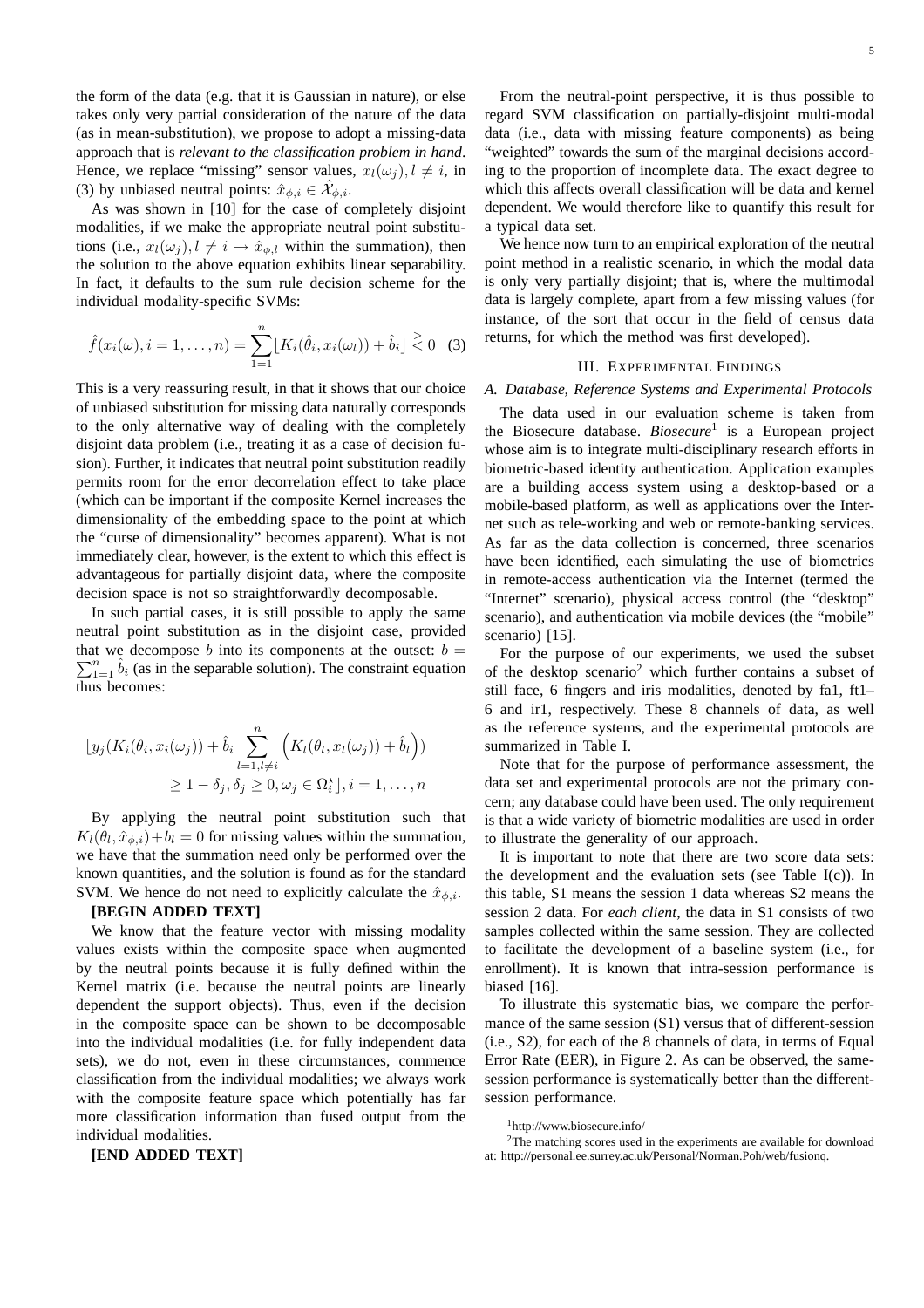#### TABLE I

#### A LIST OF CHANNELS OF DATA FOR EACH BIOMETRIC MODALITY CAPTURED USING A GIVEN DEVICE.

(a) Channels of data

| Label | template ID $\{n\}$ | Modality          | Sensor  | Remarks                                                                   |
|-------|---------------------|-------------------|---------|---------------------------------------------------------------------------|
| ta    |                     | <b>Still Face</b> | web cam | Frontal face images (low resolution)                                      |
|       | $1 - 6$             | Fingerprint       | Thermal | $1/4$ is right/left thumb; $2/5$ is right/left index; $3/6$ is right/left |
|       |                     |                   |         | middle finger                                                             |
|       | 1–2                 | Iris image        | LG      | 1 is left eye; 2 is right eye                                             |

TABLE II A LIST OF CHANNELS OF DATA FOR EACH BIOMETRIC MODALITY CAPTURED USING A GIVEN DEVICE.

|  |  | (a) Reference systems |  |
|--|--|-----------------------|--|
|--|--|-----------------------|--|

| Modality    | Reference systems                      |  |
|-------------|----------------------------------------|--|
| Still Face  | Omniperception's Affinity SDK face     |  |
|             | detector; LDA-based face verifier      |  |
| Fingerprint | NIST Fingerprint system                |  |
| <b>Iris</b> | A variant of Libor Masek's iris system |  |

(b) Protocols

| Data sets      |          | No. of matching scores   |                           |  |
|----------------|----------|--------------------------|---------------------------|--|
|                |          | dev(51 persons)          | $eva$ (156 persons)       |  |
| S1             | Genuine  | $1 \times 51$            | $1 \times 156$            |  |
|                | Impostor | $103 \times 4 \times 51$ | $51 \times 4 \times 156$  |  |
| S <sub>2</sub> | Genuine  | $2 \times 51$            | $2 \times 156$            |  |
|                | Impostor | $103 \times 4 \times 51$ | $126 \times 4 \times 156$ |  |

**[BEGIN ADDED TEXT]** Acronyms: S1 = session one; S2 = session two;  $dev = development$  (training) set;  $eva = evaluation$  (test) set

Example: The entry "103  $\times$  4  $\times$  51" in column dev and row S2: Impostor indicates the number of scores due to comparing 51 client references against the queries of 103 impostors, each having 4 attempts. The entry " $2 \times 156$ " in column eva and row S2:Genuine indicates the number of genuine matching scores due to comparing 156 client references each having two genuine samples. **[END ADDED TEXT]** 

Due to the above systematic bias, we shall use the S2 development (dev) set for training and the S2 evaluation set (eva) set for testing all fusion algorithms.

The iris baseline system used here is far from the performance claimed by Daugman's implementation [17]. We verified that this is due to bad iris segmentation and a suboptimal threshold for distinguishing eyelashes from iris (being baselines, no effort was made to optimize performance; the only requirement is that all systems output match scores. In case of failure to match or to extract features, the system will output a dummy value ("-999") to denote missing a missing score.

Two factors can result in missing modalities. First, during the data collection process, some volunteers did not complete a whole session. Second, some acquired biometric samples are so low in quality that they cannot be processed by our feature extraction algorithm, or the resultant extracted features could not be used for matching. Being well controlled, the development set contains almost complete observations; however a fraction of samples in the evaluation set (8348 out of 76920) contain some missing modalities.



Fig. 2. The error of the development set (blue) versus that of evaluation set (red) of the 8 systems used in the cost-sensitive evaluation of the original Biosecure data set.



Fig. 4. Correlation matrix of impostor and genuine (client) scores on the left and right panels, respectively

#### *B. Correlation Analysis of the Match Scores*

A matrix plot consisting of a pairs of biometric systems delivering impostor match scores is shown in Figure 3. The corresponding genuine user match scores are similar and, hence not shown here.

It is useful to summarize the two class-conditional covariance matrices by their correlation matrices since correlation is invariant to variable scaling and is bounded in  $[-1, 1]$ , with 1 (resp. −1) being perfect positive (resp. negative) correlation. The correlation matrix of the impostor and client match scores calculated on the development set are shown in Figure 4.

There are two points to note. First, the impostor match scores have generally correlation entries close to zero. Second, the correlation among all the six fingers (columns 2 to 7, resp.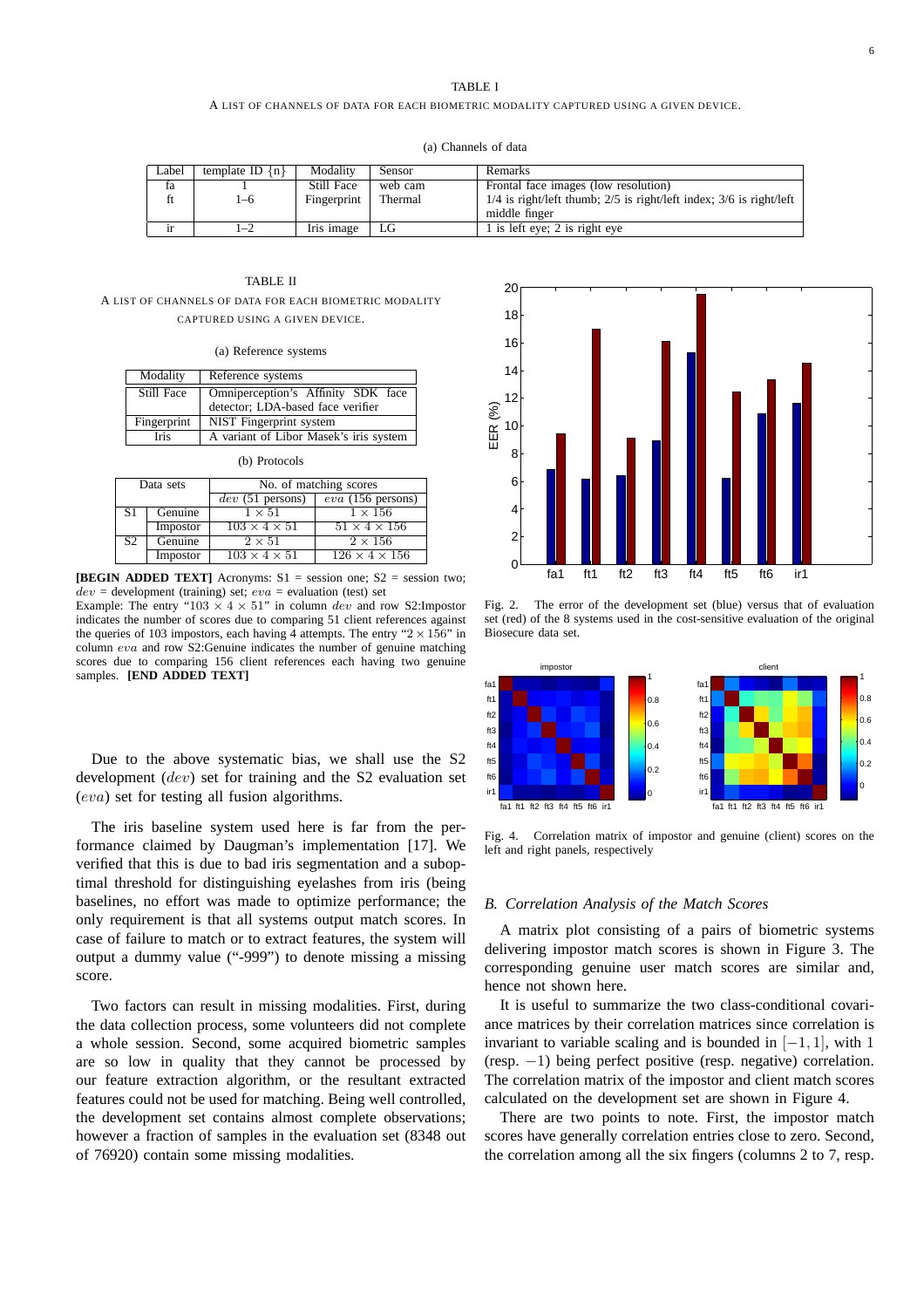

(a) impostor

Fig. 3. Scatter plot of (a) impostor and (b) client match scores

rows 2 to 7) are *all* positive, between 0.3 to 0.6. According to [18], this indicates that combining two fingerprint systems may not be as effective as combining two different biometric traits, e.g., a fingerprint and a face biometric. The problem is therefore implicitly *multi*-modal, and can be Kernelized in terms of SVM recognition within the individual modalities.

#### *C. Results*

Using the neutral point substitution method outlined in Section 2, we therefore specified an experimental scenario in which the SVM classifier acts both individually upon the modalities of the Biosecure database, and collectively via sum rule decision fusion and composite Kernelization. Composite kernelization is carried-out via the linear kernel  $K(x', x'') =$  $\sum_{i=1}^{n} K_i(x'_i, x''_i)$  with neutral point substitution undertaken for the missing values. An inner product kernel is chosen for transparency within the individual modalities.

**[BEGIN ADDED TEXT]** Although the original data contains some missing modalities, it is instructive to examine the effect of missing modalities to various degrees. In achieve this, we use the following procedure: Let M be a matrix of scores of  $N$  samples by  $d$  dimensions (corresponding to all the d columns of match scores from  $d = 8$  devices: face, 6 fingers and 1 iris). The total number of elements in  $M$  is  $d \times N$ . Missing values were gradually introduced by replacing  $T$  observed values with "-999" (the dummy value denoting missing value) in such a way that all the elements in the matrix  $M$  have equal probability of being deleted. We varied  $T$  such that the ratio of  $T/(dN)$  is 10%, 20% and 30% and that the subsequent subset always contained the missing values of its precedent subset. **[END ADDED TEXT]**

**[BEGIN ADDED TEXT]** The results of these tests are given as superimposed DET curves in Figure 5. The methods are explained below:

1) SVM-NP joint denotes the proposed SVM approach with neutral point substitution. In this case, a single SVM was trained with the joint-score space of 8 features (corresponding to the 8 expert outputs described in



Section III) using full observations. During inference, missing values are substituted with neutral points.

- 2) SVM-NP sum norm, where norm  $\in$ {znorm, nonorm}, is another implementation of SVM-NP which assumes the expert outputs to be maximally disjoint. An SVM is therefore trained for each expert and the outputs of the SVM ensemble (for observable modalities) are then summed. The norm here indicates the type of normalization procedure, which can either be with the zero-mean unit variance normalization (znorm), or without any normalization (nonorm). The parameters of Z-norm, i.e., mean and standard deviation, are calculated on the output of each SVM on the entire training set.
- 3) SVM-NP mean norm is the same as configuration 2 above, except that the mean fusion rule is used instead of the sum rule.
- 4) SVM fuse norm for fuse  $\in$  {sum, mean} and  $norm \in \{znorm, nonorm\}$  is the same as the configurations 1–3, as explained above, except that SVM are used without NPS.
- 5) raw fuse, where  $fuse \in \{\text{sum}, \text{mean}\},\}$  indicates direct fusion of the raw scores using either the sum or the mean rule.

### **[END ADDED TEXT]**

**[BEGIN ADDED TEXT]** In the experiments, two performance indicators are used: Equal Error Rate (EER) and False Match Rate (FNMR) at False Non-Match Rate (FMR) of 0.1%. EER is the operating point where FMR and FNMR are equal. FMR, also known as false acceptance rate, is the estimated probability of accepting an impostor. FNMR, on the other hand, is the probability of rejecting a client. Both EER and FNMR@FMR=0.1% are commonly used in the biometric literature. **[END ADDED TEXT]**

The following observations can be made:

• SVM-NP  $fuse\ norm$  is better than any SVM  $fuse$ *norm*, for any fusion strategy  $fuse \in \{sum,mean\}$  and any normalization strategy  $norm \in nonorm, znorm$ .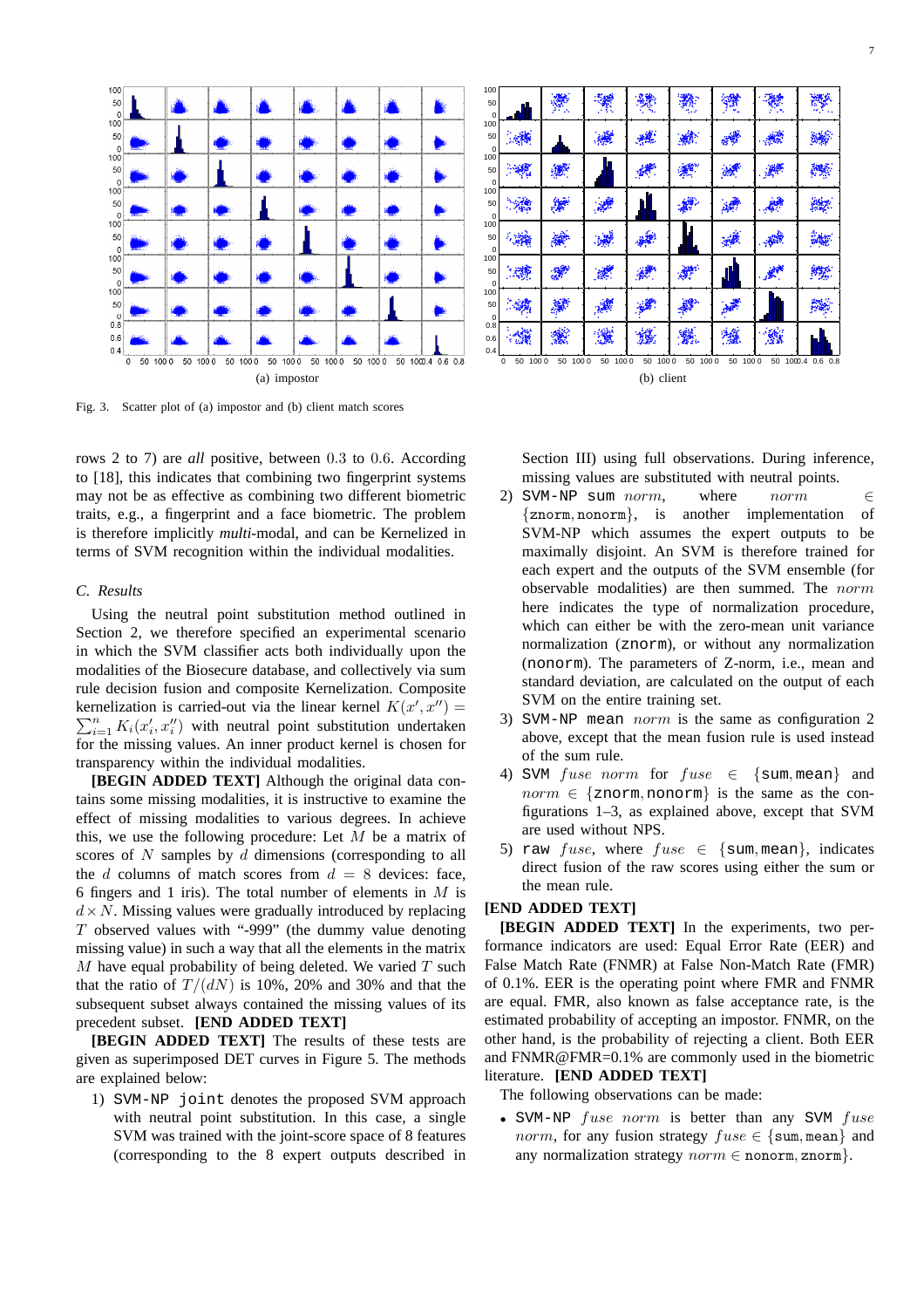8



Fig. 5. Performance of the baseline expert systems and that of fusion with various SVM method as well as that of the sum rule.

- SVM-NP  $fuse$  nonorm, for any fusion strategy,  $fuse \in {sum, mean},$  is slightly inferior to its counterpart SVM-NP fuse znorm. This shows the important of normalizing the outputs of SVM in the maximally disjoint case.
- SVM-NP joint achieves the maximal generalization performance in all data sets.

#### IV. DISCUSSION AND CONCLUSIONS

At the outset of this investigation it was conjectured on theoretical grounds that the neutral point method is an appropriate strategy for treating missing values in multi-kernel problems with the potential to retain the error-decorrelation advantages of the sum-rule decision scheme in typical test scenarios with partial missing data. Experiments were consequently conducted on multimodal biometric data from the Biosecure database, in which both multi-kernelization and the missing data problem arose naturally, in order to complement the earlier theoretical analysis derived for the asymptotic scenario of complete data-disjunction.

Results (Fig. 5) demonstrate that the sum rule decision scheme is indeed superior to any individual modal decision rule on the tested data, but that significantly greater advantage arises from using a composite kernel (which would, in itself, be impossible without missing value substitution). **[BEGIN ADDED TEXT]** The experiments thus demonstrate that the advantage of the NP method is two-fold; firstly, we are able to exploit all of the available measurement data (i.e without discarding any), and secondly, we are able to exploit all of the available correlation information.

The observed performance improvement in moving from SVM-NP-joint to SVM-NP-sum-znorm is thus a measure of the discriminative information available within the modalities when properly-correlated. Even if such correlation were not evident, the argument for using the NP method is that it can perform *no worse* than decision fusion, and that NP substitution is therefore an intrinsically safe default option.

(Thus, in practice, we need not consider the issue of correlation and simply use SVMs via NPS in *any* circumstances with missing data; when there is correlation, this approach produces significantly better results than any given decision fusion strategy). **[END ADDED TEXT]**

We hypothesize that the latter will be typical for naturallyarising multi-kernel, missing-data problems (i.e. data in which missing values are relatively rare). The neutral point method is thus the appropriate "first-resort" strategy to consider in these cases, as opposed to the alternative of multimodal decision fusion; particularly as decision fusion is asymptotically implicit in the neutral point approach.

Because of the nature of the derivation of the neutral point method, there is no explicit requirement for actual value substitution, and the method gives rise to minimal changes to the cost function of linearized kernel composition. Furthermore, the method differs from previous approaches in that the missing values are related to the decision problem rather than to the data distribution. In this way it is consistent with the broad philosophy of maxim margin SVM-based approaches. We thus characterize the neutral point method as an empirically safe, well-posed and discriminitively-unbiased approach to missing data substitution. Moreover, its straightforward methodological application in terms of complete training cases makes it naturally congruent with the problem of multimodal biometrics.

#### **ACKNOWLEDGMENTS**

The research leading to these results has received funding from the European Community's Seventh Framework Programme (FP7/2007-2013) under grant agreement  $n^{\circ}$  215078 and the grant IST-214324 (www.mobioproject.org). We would also like to thank EPSRC for funding received through grant EP/F069626/1 and the Swiss NSF grant through the advanced research fellowship PA0022 121477.